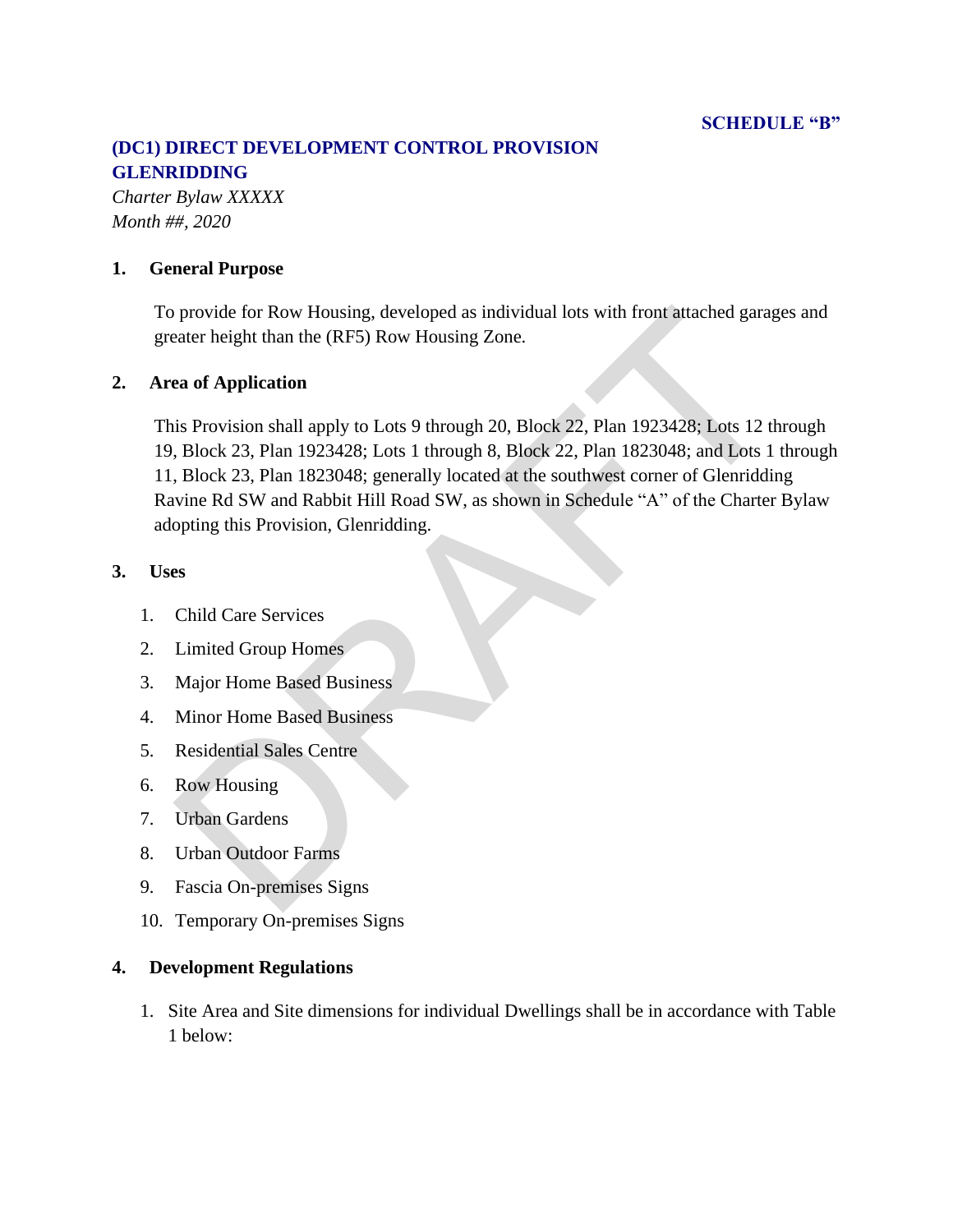| Table 1: Site Area and Site Dimensions                                                                                                                                                                  |                                                                                        |                      |                       |                       |
|---------------------------------------------------------------------------------------------------------------------------------------------------------------------------------------------------------|----------------------------------------------------------------------------------------|----------------------|-----------------------|-----------------------|
|                                                                                                                                                                                                         |                                                                                        | Minimum<br>Site Area | Minimum<br>Site Width | Minimum<br>Site Depth |
|                                                                                                                                                                                                         | (a) Row Housing internal<br>Dwelling and Minor and Major<br><b>Home Based Business</b> | 150 m2               | 5.0 <sub>m</sub>      | 30.0 <sub>m</sub>     |
|                                                                                                                                                                                                         | (b) Row Housing end Dwelling                                                           | 186 m2               | $6.2 \text{ m}$       | 30.0 m                |
|                                                                                                                                                                                                         | (c) All other Uses                                                                     | 186 m <sub>2</sub>   | $6.2 \text{ m}$       | 30.0 <sub>m</sub>     |
| The maximum Height shall not exceed 14.0 m.<br>The maximum total Site Coverage shall be 55%, except that it shall be 45% for Row<br>Housing end Dwellings.<br>The minimum Front Setback shall be 5.5 m. |                                                                                        |                      |                       |                       |
| The minimum Rear Setback shall be 7.5 m.                                                                                                                                                                |                                                                                        |                      |                       |                       |
| Minimum Side Setbacks shall be 1.2 m.                                                                                                                                                                   |                                                                                        |                      |                       |                       |
| Notwithstanding clause 4.g., the minimum Side Setback shall be 4.5 m where the Side<br>Yard abuts a flanking public roadway other than a Lane, except that this may be reduced<br>$\sigma$ 3.0 m where: |                                                                                        |                      |                       |                       |
| there is a treed landscaped boulevard along the flanking roadway;<br>a.                                                                                                                                 |                                                                                        |                      |                       |                       |
| b. the depth of the Side Setback would be consistent with other development on the<br>flanking block face; and                                                                                          |                                                                                        |                      |                       |                       |
| $\mathbf{c}$ .                                                                                                                                                                                          | the flanking side of the building is not a Blank Wall, and is articulated through      |                      |                       |                       |

- 2. The maximum Height shall not exceed 14.0 m.
- 3. The maximum total Site Coverage shall be 55%, except that it shall be 45% for Row Housing end Dwellings.
- 4. The minimum Front Setback shall be 5.5 m.
- 5. The minimum Rear Setback shall be 7.5 m.
- 6. Minimum Side Setbacks shall be 1.2 m.
- 7. Notwithstanding clause 4.g., the minimum Side Setback shall be 4.5 m where the Side Yard abuts a flanking public roadway other than a Lane, except that this may be reduced to 3.0 m where:
	- a. there is a treed landscaped boulevard along the flanking roadway;
	- b. the depth of the Side Setback would be consistent with other development on the flanking block face; and
	- c. the flanking side of the building is not a Blank Wall, and is articulated through architectural elements such as recesses or projections, including but not limited to, windows, a side entrance, a porch, or other architectural element that would be compatible with adjacent development.
- 8. Separation Space shall not be required where side walls of Abutting buildings face each other and habitable windows are not located directly opposite each other, such that privacy is not impacted, and: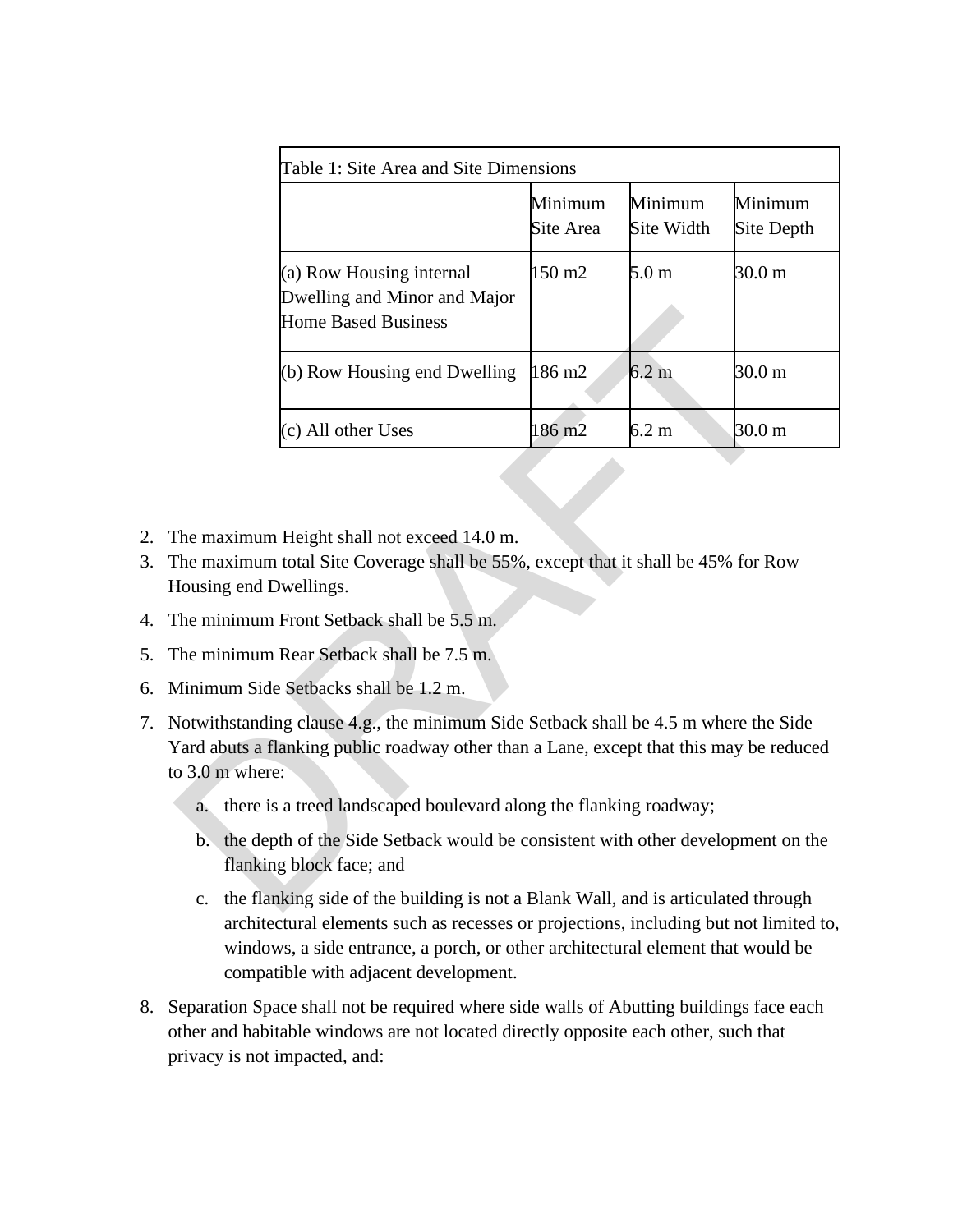- a. in the case of Dwellings on separate Sites, each development complies with the minimum Side Setback requirements for each Dwelling; and
- b. in the case of Dwellings on the same Site, the separation distance between Dwellings is at least equal to the total of the minimum Side Setback requirements for both Dwellings.
- 9. Amenity Areas shall be provided as follows:
	- a. a minimum of 15 m2 per Dwelling unit, shall be provided; and
	- b. the Amenity Area shall be permanently retained as open space, unencumbered by an Accessory building or future additions.
- 10. Each Dwelling shall be a Family Oriented Dwelling.
- 11. The Development Officer may require registration of maintenance and/or drainage and utility easements(s) on title in areas between Abutting buildings and/or through private yards to ensure adequate access for property, drainage and utility maintenance prior to issuance of the Development Permit. **Example 12** and the permanently retained as open space, unencumbe<br>
the Amenity Area shall be permanently retained as open space, unencumbe<br>
an Accessory building or future additions.<br>
Each Dwelling shall be a Family Orien
- 12. All roof leaders from the Dwelling shall be connected to the storm sewer service.
- 13. No outdoor parking, trash collection or outdoor storage areas shall be developed within 1.2 m of any Lot line that Abuts a Site zoned to allow Single Detached Housing as a Permitted Use.
- 14. Where a building exceeds 10.0 m in Height, and the side Lot line Abuts a Site zoned to allow Single Detached Housing as a Permitted Use, the portion of the building above this Height that faces the side Lot line shall have a minimum 1.8 m Stepback.
- 15. Signs shall comply with the regulations found in Schedule 59A of the Zoning Bylaw.
- 16. Row Housing shall be limited to a maximum of 5 Dwellings per building.
- 17. Each Dwelling that has direct access to Grade shall have an entrance door or entrance feature facing a public roadway, other than a Lane. On Corner Sites, the entrance door or entrance feature may face either the Front Lot Line or the flanking Side Lot Line.
- 18. Each Dwelling shall be individually defined through a combination of architectural features that may include variations in the rooflines, projection or recession of the Façade, porches or entrance features, building materials, or other treatments.
- 19. On Corner Sites the Façades of a principal building abutting the Front Lot Line and flanking Side Lot Line shall use consistent building materials and architectural features, and shall include features such as windows, doors, or porches.
- 20. Front attached Garages must be designed such that the Garage is attached to a shared common wall and includes adjoining shared driveway aprons, unless, in the case of a